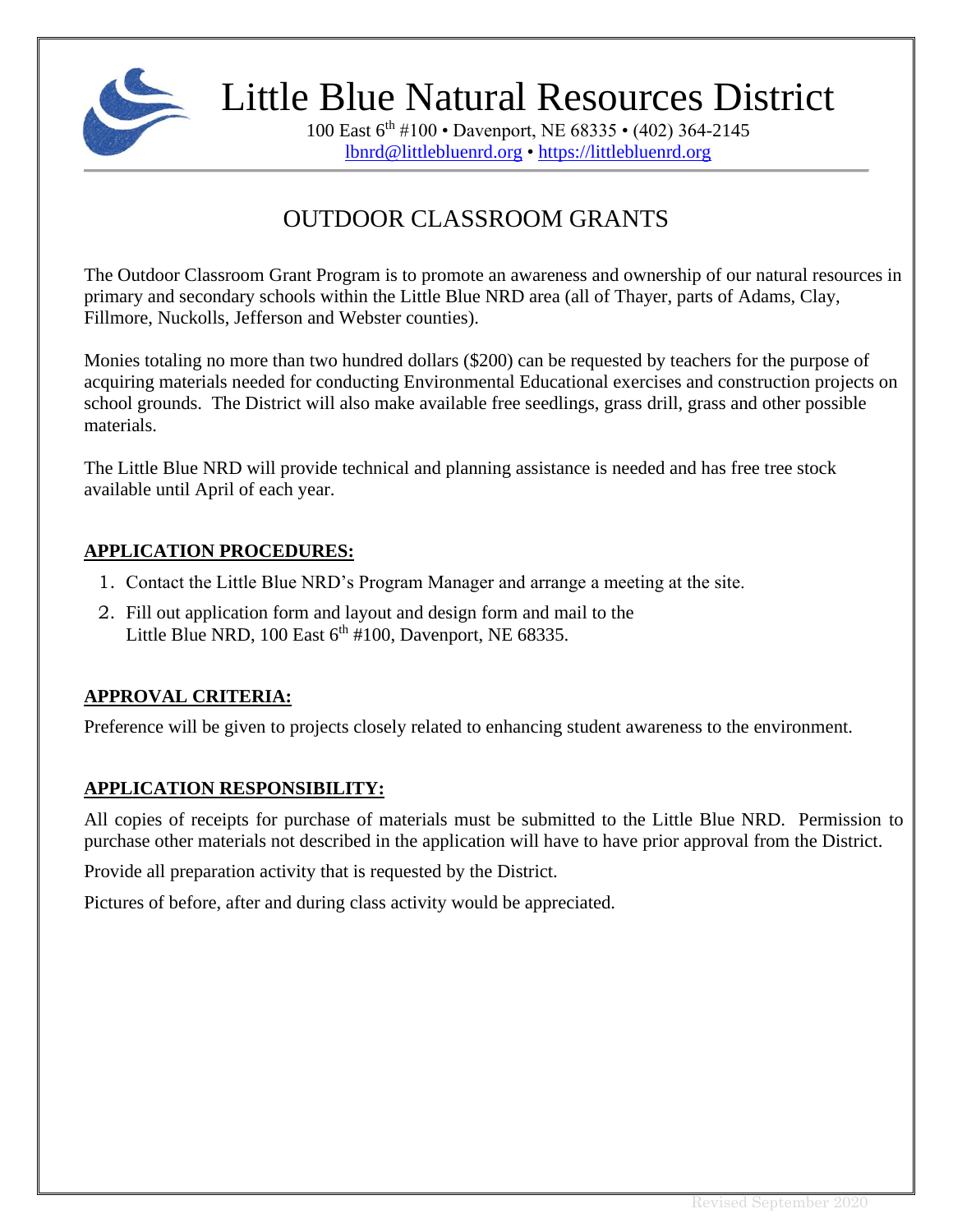|                                   | <b>Reset Form</b>                                                                                                                                                                                                                                                                                      |                   |
|-----------------------------------|--------------------------------------------------------------------------------------------------------------------------------------------------------------------------------------------------------------------------------------------------------------------------------------------------------|-------------------|
|                                   | Little Blue Natural Resources District<br><b>Outdoor Classroom Grants</b>                                                                                                                                                                                                                              | <b>Print Form</b> |
|                                   | <b>Grant Request Form</b>                                                                                                                                                                                                                                                                              |                   |
|                                   |                                                                                                                                                                                                                                                                                                        |                   |
|                                   |                                                                                                                                                                                                                                                                                                        |                   |
|                                   |                                                                                                                                                                                                                                                                                                        |                   |
|                                   |                                                                                                                                                                                                                                                                                                        |                   |
|                                   |                                                                                                                                                                                                                                                                                                        |                   |
|                                   |                                                                                                                                                                                                                                                                                                        |                   |
|                                   |                                                                                                                                                                                                                                                                                                        |                   |
|                                   |                                                                                                                                                                                                                                                                                                        |                   |
| <b>MATERIALS TO BE PURCHASED:</b> |                                                                                                                                                                                                                                                                                                        |                   |
|                                   |                                                                                                                                                                                                                                                                                                        |                   |
| Board of the applicant.           | ACKNOWLEDGMENT: I hereby attest that the above project is needed and will provide general<br>benefits to the school. I also certify that the data contained herein is true and correct to the best of<br>my knowledge and that the filing of this Project Request has been authorized by the Governing |                   |
| <b>Date</b>                       | <b>Date</b>                                                                                                                                                                                                                                                                                            |                   |
|                                   |                                                                                                                                                                                                                                                                                                        |                   |

**Instructor's Signature**

**Principal's Signature**